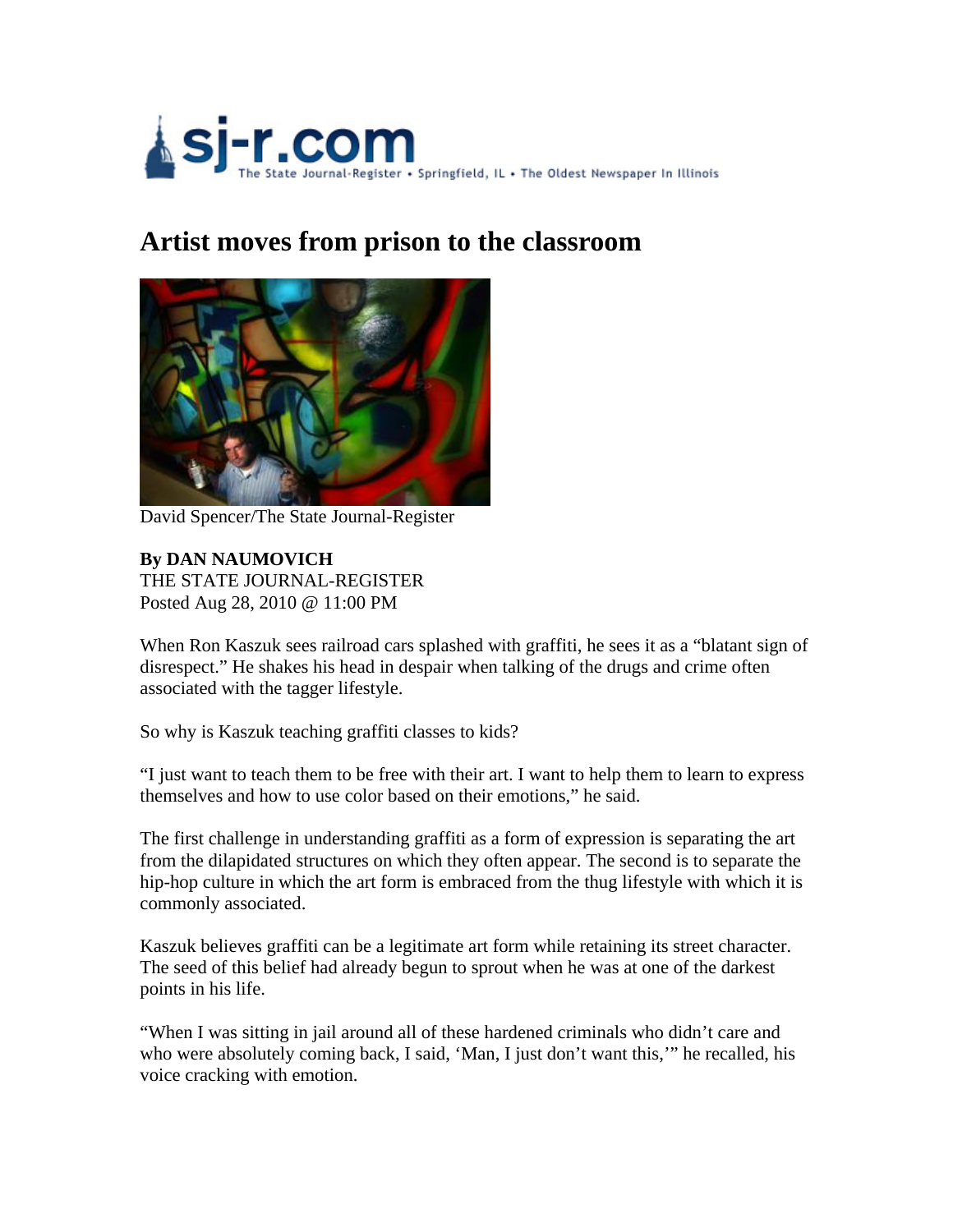These days, the 32-year-old regularly attends church, has started a graphic art business in Springfield and works with young artists in space provided by a dance studio.

"I lived a bad life. I made horrible decisions. But God has changed my life," he said.

## **Paying debts**

Kaszuk grew up on Chicago's South Side. He first discovered his love of art when his brothers' friends would leave notebooks of graffiti-like sketches lying about, and he would try to sketch what he saw.

"I lived in a bad neighborhood. You couldn't always go out, so what I would do is play LEGOS and draw," he said.

As he got older, the influence of the neighborhood gangs took hold, and with it came the outlaw side of the art form. After drinking beer to stoke his courage, Kaszuk would head out at night with cans of spray paint.

Vandalism wasn't his only vice. Kaszuk was also involved with dealing drugs. When that left him cash strapped, he and a friend started breaking into cars to steal the owners' tollway change.

"We were doing hundreds of cars a night and filling up backpacks to the point that it would take two of us to carry," he said.

Their crime spree in 2003 lasted seven days until they were arrested. According to the Daily Herald in Arlington Heights, Kaszuk was found guilty of burglary and sentenced to 90 days in jail. Kaszuk served his 90 days, but later broke the terms of his release when he refused to miss work to meet with his parole officer.

In 2006, a warrant was issued for Kaszuk's arrest.

"I actually came to Springfield on the run. I didn't come to Springfield to change my life; I came to Springfield, and my life was changed," he said.

Kaszuk moved in with a friend here, but soon realized that he was heading down the same path as before. He began attending Alcoholics Anonymous, where a man told him about a transitional house for recovering substance abusers. He moved in.

"I didn't have anything. I had clothes and a backpack. And I started living the right life. And when I did that, I knew I had a warrant and that's when I turned myself in," he said.

Kaszuk returned to DuPage County and was sentenced to another eight months. He served about six months in 2007 at the Vandalia Correctional Center about 85 miles southeast of Springfield before he was paroled Nov. 9, 2007.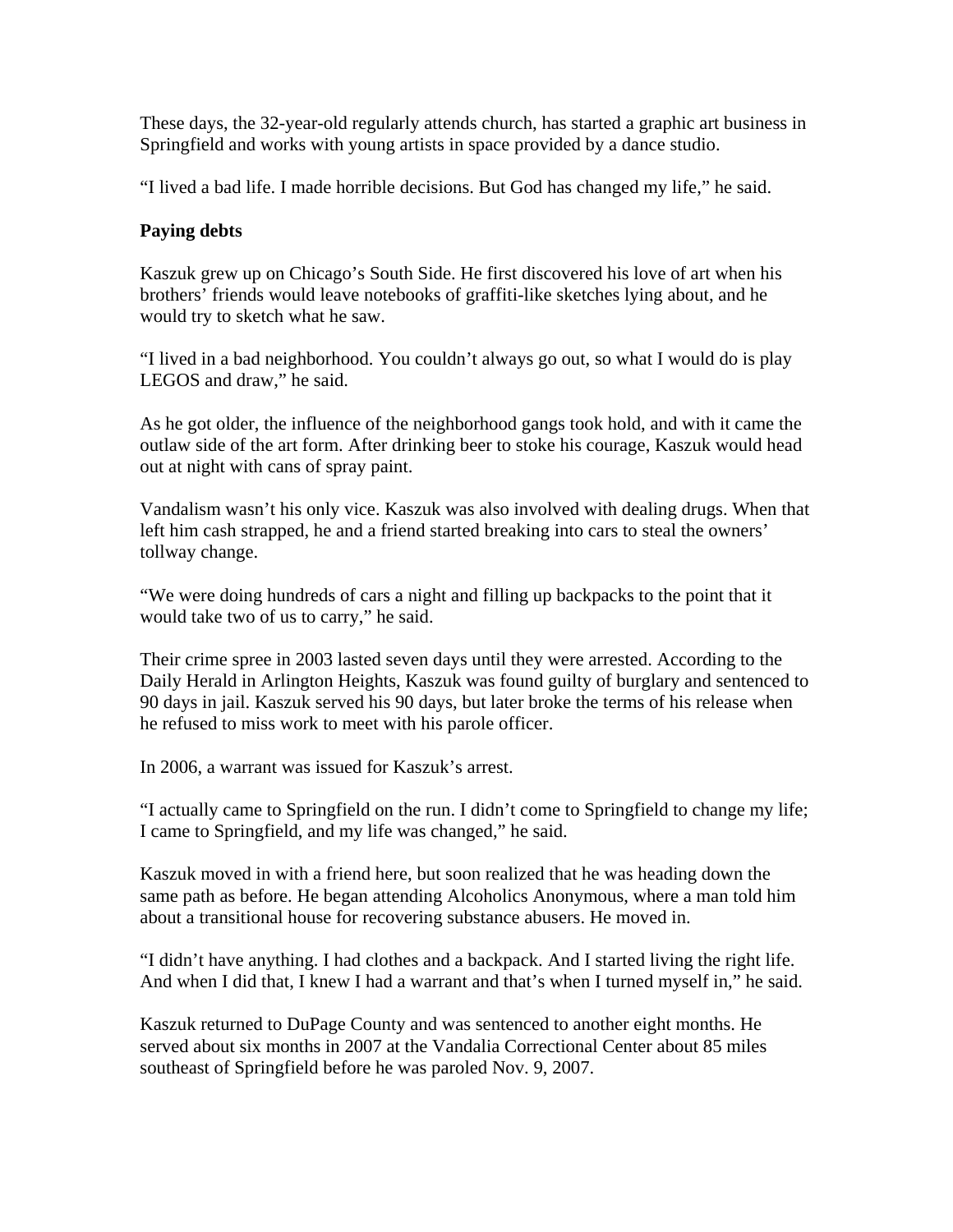After completing his sentence, Kaszuk returned to Springfield.

This time, he wasn't on the run. This time, he was on a mission.

## **Being open**

Kaszuk began working odd jobs as a handyman to support himself. He also began attending the iWorship Center.

"Pastor (Eric) Hanson has been a huge influence on my life. 'Family,' a lot of people use that term loosely. These people are people who love me, who helped me through the hard times," he said of his fellow church members.

After Kaszuk painted a mural for the church titled "Modern Day Mary," a church member recommend him to Tracey Sims, a local dance teacher who was looking for someone to decorate her new studio. She recognized his talent immediately, not just as an artist, but as a teacher.

Bringing in an ex-convict to teach graffiti art to kids could be seen as a risky move, but Sims said she thought his talents would fit well with the hip-hop dance classes she offered. She also saw his ability to connect with people.

Kaszuk doesn't hide his past. He begins each session with a personal introduction that lays bare many of the things he's done. Sims said it's not unusual for parents to be tearyeyed by the time he has finished talking about his personal salvation.

Kristen Ferguson of Springfield has three young children taking classes with Kaszuk. She admitted to initial concerns and even did some investigation into his background. After attending the first few classes with her kids, she says she feels comfortable that they're in good hands.

"He's got a lot of enthusiasm for teaching children. My kids enjoy their time in exploring both their artistic sides and Christian expression," Ferguson said.

For those who fear that the streets of Springfield will be awash in graffiti once his young students graduate to adolescence, Kaszuk is going to great lengths to see that doesn't happen. He's had police officers talk to his students about the consequences of illegal graffiti, and he's made his own feelings known.

"I let them know very sternly that if I find their name anywhere it's not supposed to be that I will personally call the police," he said of the practice of taggers signing their works. "It won't be tolerated."

## **'The kids I'm targeting'**

While Kaszuk has discovered a gift in teaching children, he still feels a greater calling.